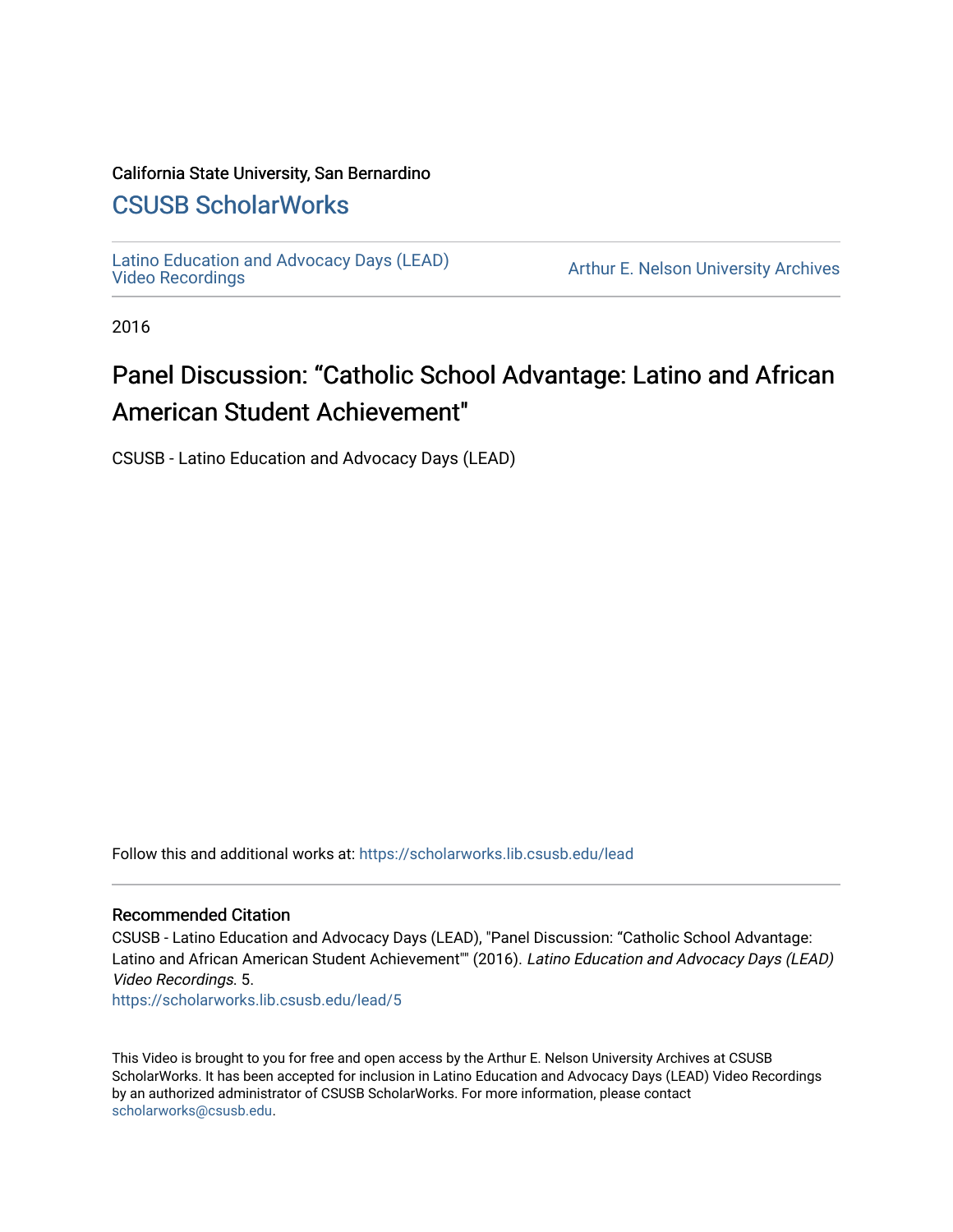# LEAD Original Programming

### **"Catholic School Advantage: Latino and African American Student Achievement" (2016)**

### *START – 00:00:00*

[ Music ]

>> Bienvenidos and welcome to the next installment of LEAD Media Programming from Studio 54 campus of California State University, San Bernardino, the digital media platform for inspired educators, leaders, and community activists and advocates taking our message directly to the people to the gente. Thank you for sharing our common interest in the analysis, discussion, critique, dissemination and commitment to the educational issues that impact Latinos. I'm your host, Dr. EnriqueMurillo Jr., and this episode is a syndicated replay from Season 7 of LEAD Summit 2016. The theme that year was Black, Brown, Indigenous Unity, acknowledging the shared educational disparities. This panel entitled Catholic School Advantage: Latino and African-American Student Achievement addresses how for many working class families, the Catholic schools are the only alternative to public schools that they can afford. At the time, additionally, the enrollment of non-Catholic students in Catholic schools had been rising nationwide. From the previous research several decades. Continue and enjoy the full wide value and complexity of this episode. We extend our appreciation to all our LEAD sponsors and partners, planners, volunteers, speakers and panelists. Of course, the production team, affiliates and townhall chapters. We commend them all for lifting their voice and uplifting the plight of Latinos in education. Thank you. Gracias [foreign language].

>> Thank you very much. First of all, I'd like to say it was an honor to be asked to moderate this panel. I had the privilege of sitting with these individuals and they are a passionate and dedicated group of people. And so, I got the best group, just saying. So, our panel is about Catholic School Advantage Latino and African-American Student Achievement. And Catholic schooling began in the 1800s in the spirit of protest, when church leaders objected to the discrimination of Catholic children. Disregarded by state legislatures, the church leadership turned to its congregations, requesting that every parish build and support a school that all Catholic families enroll their children in their parochial school. The result was the largest private school system and alternative to public school in the United States of America. In many communities, parochial schools are entirely supported by a largely working class minority population. Parents scrimp and save to send their children to parochial school because it matters to them and they wanted to make a difference in the formation of their children. The mission of Catholic schools is to provide the skills to successfully complete high school and prepare students for college. In full circle and in similar spirit that began Catholic schooling, leaders are now called upon to ignite church concerns related to the material and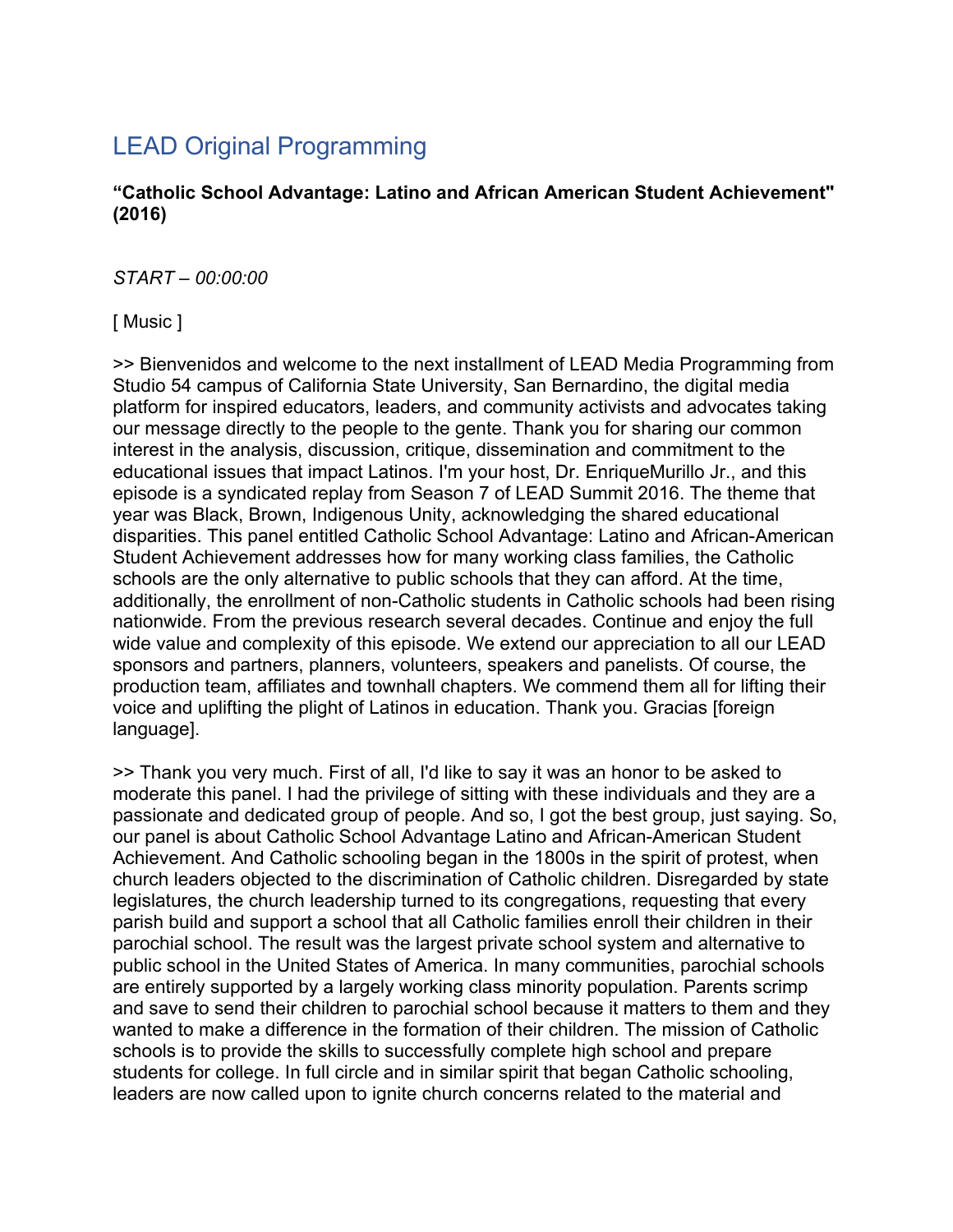cultural discrimination of Latinos and African-American communities today. The church must take a proactive leadership role in creating the conditions by which underserved communities can reflect and act upon the importance of education. And now, I'd like to introduce our panel. We have Ms. Delila Vasquez. She's the President of San Bernardino Catholic Elementary Schools. And then, Ms. Carla Ford-Brunner and she's a Senior Account Executive, Inland newspapers and board chair for San Bernardino Catholic Elementary Schools. And then, we have Ms. Maria Echeverria, Vice Chancellor the San Bernardino Diocese, former Catholic school parent. And then, Ms. Madeleine Thomas, Principal of Resurrection Academy in Fontana, my neighbor. And Mr. Robert Villaseñor, the former member Catholic Association of Latino Leaders and Vice President, Deposit Relationship Manager of ProAmerica Bank.

### >> Thank you.

>> And at this time, I would like to ask Delila Vasquez if she would give us just a little intro, as this is their first year at the LEAD conference.

>> Thank you very much. It really is an honor to be present here today. One of the haunting thoughts that I have had in my mind is how in the United States we make decisions about education, curriculum, opportunity, access. And always counting and looking at public education, never taking a second look, never taking a second to think about the other large education establishment that we have in the United States. And that is Catholic schools. For the United States, what we do and for the children and the families that come to our schools, we create opportunity. We create the promise of college education if that is the choice. Statistics drawn from studies that Notre Dame University conducted a couple of years ago tell us that anywhere in the United States, any student that goes through the Catholic school system stands a 54 chance increase of graduating from high school and graduating college ready. If that doesn't merit attention, then I don't know what does. When No Child Left Behind was written and established and paid attention to, there was no communication, no conversation with the Catholic schools. I am not here to say that we are the solution for everyone. But I am here to advocate for the viable option that our families and our children have. And I was very pleased to hear Honorable Antonio Villaraigosa mentioned that he went through the Catholic school system. In any walk of life, you're going to find many successful people as I have this last two years on the job, who have started their education in the Catholic school system.

>> Thank you very much. We're going to go through a few different perspectives. The panel is very diverse. And so, we're going to start with Madeleine Thomas. From a principal perspective, how are Catholic schools successful?

>> For me, Catholic education is very important and successful since I am a product of Catholic school. Although I was not born and raised and educated in the United States, I was educated and raised in the Philippines, the values, faith formation and the rigorous academics that I received molded me to who I am today. I have been blessed with the gift of Catholic education and that is the reason why I'm working in a Catholic school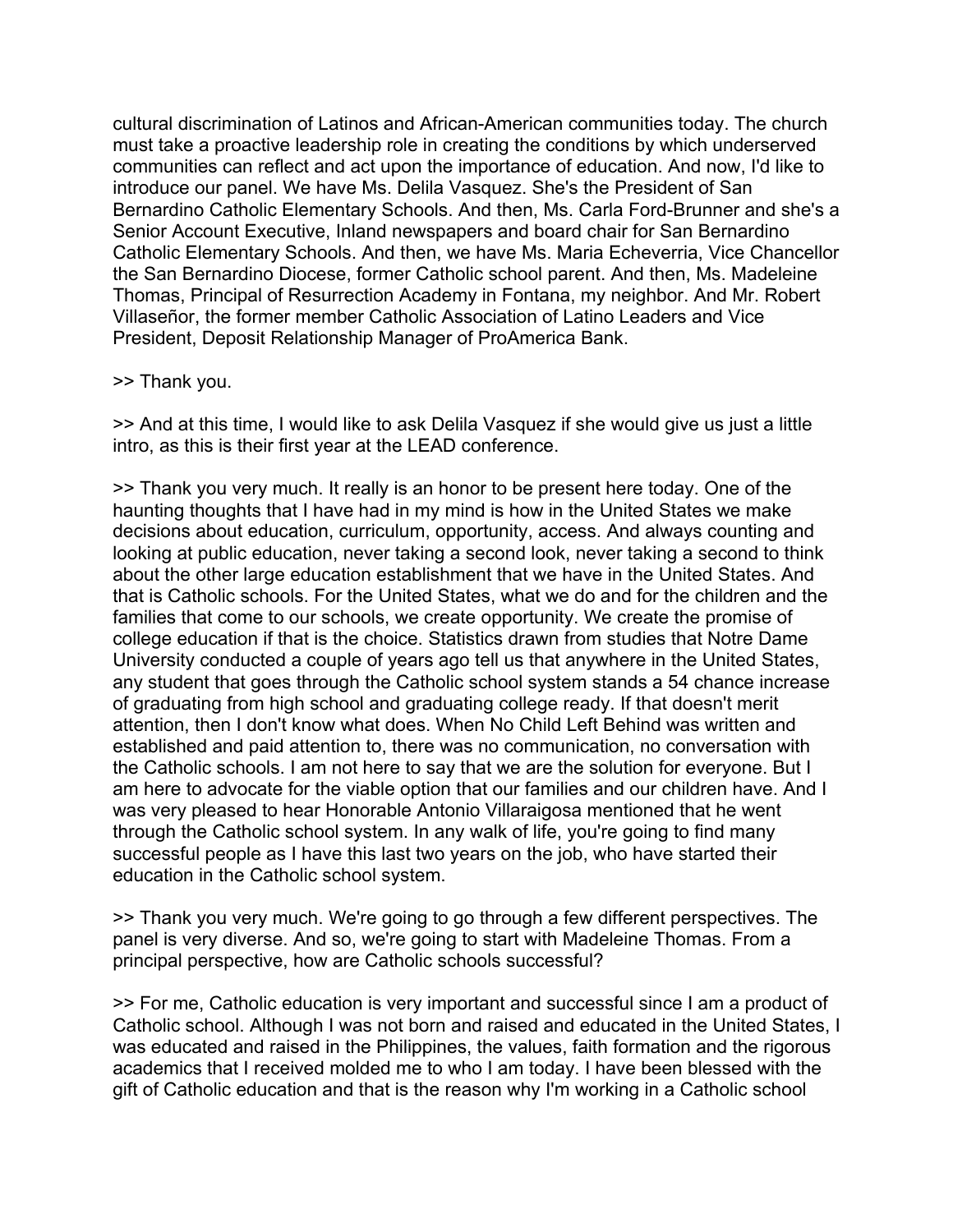today. As mentioned, I'm currently the principal of a small Catholic school in the city of Fontana. I will share with you information about Resurrection so that you may have a better idea of what a Catholic school is. Resurrection is a preschool through eighth grade, located within the campus of a Catholic church named St. John the 23rd. Resurrection is surrounded by an older housing area in the northern part of the city of Fontana. It is currently, my enrollment is currently 215. Students and staff are very diverse, 50% of our student body are Hispanic and the rest of the school population have origins from Nigeria, Ghana, Philippines, Vietnam, India, and China. Resurrection Academy has been in existence for 55 years. It is viewed as a small, safe, religious and academic school that has received a six-year accreditation from the Western Catholic Educational Association and the Western Association of Schools and Colleges. Each year, our students compete in a Diocesan Junior High Academic Decathlon and our students have won second place in logic and super quizzes for the past two years. Thank you. Furthermore, students excel in high school in our place in honor and advanced placement classes. High school teachers comment on the study habits and kindness of students that come from Resurrection Academy. Students that are new to the school have adjusted well through the attention given by the teachers and the small class size. For example, each year, students have been accepted to our school with no English language background, but have learned the language through conversations, listening, and class work. In addition, students gained their confidence in themselves by their increase in reading and math skills, as seen in their eagerness to take part in presentations, oral reading, choir, recitation of the rosary and their prayers, and joining the Junior High Academic Decathlon to mention a few. Resurrection has been blessed with access to technology in all classrooms and computer lab. Many of the academic subjects have a whiteboard interactive component to enhance classroom instruction and use to differentiate students' learning. Students have access to iPads and Microsoft Surface devices to work on a variety of academic programs at their level and at their own pace. There are 29 Catholic schools in the Inland Empire, both San Bernardino and Riverside counties. These schools ranges from preschool through eighth grade, kindergarten through eighth grade, standalone preschools to Catholic high schools and to private Catholic high schools. In my school in particular, we welcome everybody. We do not turn any families because of financial hardships. Our school work hard to provide tuition assistance, tuition family discounts, and scholarships each year. We have a longstanding relationship with our families in our community to keep their children from preschool through eighth grade on our campus. Other accommodations provided to our families are on case-to-case basis and when the need arises. We continue the legacy of the religious nuns and priests who established the early Catholic schools in educating immigrants and underprivileged children. We are committed to educating our children to be lifelong learners, creative critical thinkers, responsible Catholic Christian citizens, effective communicators, and in creating tomorrow's leaders today.

>> Thank you very much. And on that note, I want to get a board perspective from Carla. Why does the financial investment make sense as Madeleine had spoke on the scholarships that the Catholic schools provide to families?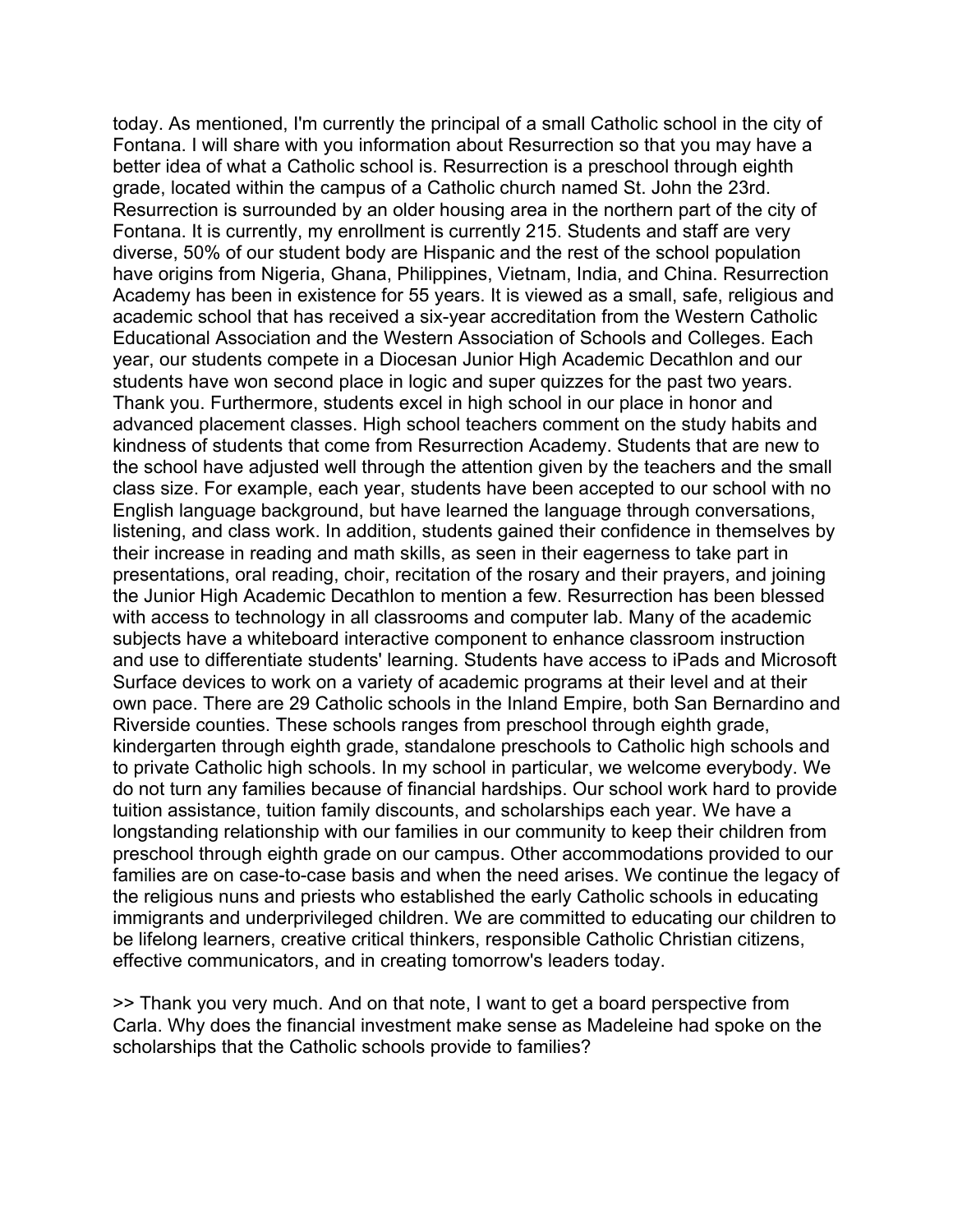>> Well, hello, everybody. I have been tasked as chairperson of the board to lead an amazing group of industry leaders to ensure that every student, every parent who would like to send their kid to a Catholic -- for Catholic education, that we are tasked with raising the funds to make sure that the funds are available.

>> Wow, OK. Would you like to add?

>> It's very brief. And to add to that, talking about diversity, I chair the board. I did not go to Catholic school and I'm not Catholic as well. But the importance I think that we did, the gratitude I have been able to sit on this board is that for every African-American child, every Latin child, any child that would like an education should be granted equal access. And that's why I'm here.

### >> That's great.

>> Yes, I do want to add something. One of the things that I like to share when I'm around in the community and I am promoting Catholic education for the children who could best benefit from it is that the reason why my position exists which is a rare position being the President of Catholic Elementary Schools and being a Latina, and being an immigrant, I am here because that is the vision of our bishop. He sees and recognizes the need to make Catholic education accessible to those who need them most. He created the position and gave me the wings. And in doing that, when I came on board, the first thing I did was consulted with the parishioners in the churches in San Bernardino, particularly, those two churches where there is still a school. I very soon came to find out that many of the parishioners didn't even know the school was a walk away from the church where they were worshiping on Sundays, that they didn't know that this opportunity was also available to them. So, in consultation with the community, I created the opportunity for us to have a board that would be as diverse as our community. We are Catholics, that implies being universal. We're called out by our Pope to open up the doors and make an invitation and that's what we do. We are inviting families to take advantage of this opportunity, particularly in San Bernardino. I was recently asked, "How important is it to keep Catholic schools viable in San Bernardino?" Not too long ago, about five years ago, we closed one of the six that used to exist in San Bernardino. Out of the seven churches that we have in the city of San Bernardino, there's five parishes and there's only two Catholic schools standing that are not fully enrolled. We have -- three out of every four students in San Bernardino are low income. We are not necessarily graduating our kids at the rate that we would like to and I am not going to blame anyone for that. I think it is a community responsibility. And as a community responsibility, Catholic schools make the presence to help and bring solutions to that problem. We want to educate our children. Madeleine talked about how we take children who don't speak English, and they -- and we graduate them reading and writing at grade level. I like to think being an immigrant, I'm going to take rights that no one has given me other than by my status. I came to the United States for 11th grade. I know about being a student who doesn't speak English and sitting in the classroom, trying to make sense of what is being said. But I'm standing here in front of you and I like to think that you're understanding what I'm saying, that my English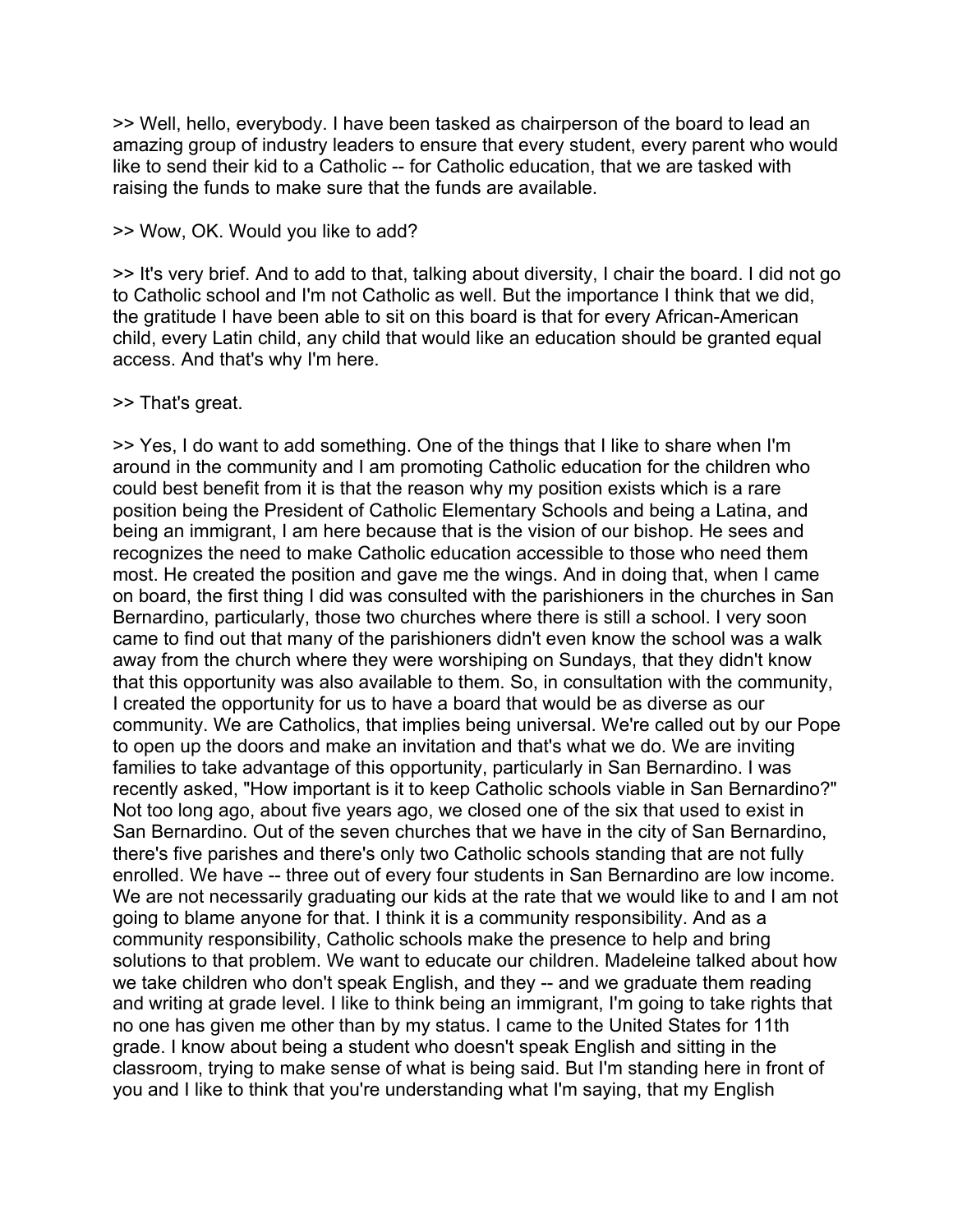abilities have progressed. I like to believe that all students in any school in the United States are English learners. Second and third tier language vocabulary words, those are academic terms, are learned in school. All of our children need that expectation and need that ability. In Catholic schools, we take the children in with the expectation that they can learn. And that's the difference that we bring, the opportunity that we provide. And that's why it's important that we have financial assistance for our families. In San Bernardino, the average income is \$37,000 a year for a family of four. Cost in Catholic school is \$4,000 a year. That's not a lot for many people. But when you make \$37,000 a year, that is a lot of money to put in there. But it is an investment, an investment that is worthwhile investing in.

>> Thank you very much. Now speaking of an investment, if Maria could answer the question what are the influencing factors to their success and why is Catholic school a viable option for parents?

>> To be honest with you, as a young woman, I didn't know that Catholic school was an option for my children. I thought only rich kids went to Catholic school. That's the way it was in Mexico where my family came from. So, I didn't think that that was going to happen. But then, I met my husband back in college and his father was a shoemaker in East LA. And somehow, he was able to send all seven of his children to Catholic school from kindergarten through high school. He had two jobs to support the family and he made an investment. So, if he could do it, I knew my husband and I would somehow find a way. Why was it important for us to send them to Catholic school? Public schools have a very good education but for us, we wanted them to yes, get a solid education. Yes, be successful. Everybody wants their kids to be successful. But we also wanted them to grow up in an atmosphere that fosters the values that are important to our family. The family values, things like respect, respect for themselves, respect for other people, things like integrity, things like gratitude, to be grateful for what we have and not grow up feeling entitled to something, to have to work hard for what you get. Things like ethics, our children had ethics classes every year. Things like self-worth and dignity, those were very important family values that we wanted our children to have. And so, we decided that every sacrifice was worth it. Our children were worth it. And so, instead of taking trips to go on vacation, we went camping. We camped at the beach. We camped at the mountains. And yes, they were happy campers. And they rode their bikes. The children were happy. It was good family time. Instead of eating out all the time, we cook their own food. Instead of going to the movies, we rented one. So, it was not, in reality it was not as hard as we thought it was going to be. We never lacked for anything. We had jobs. We did what we could and the children were happy. I am glad to report that our children grew up to be, knock on wood, good people. They did graduate from high school where they took AP classes. They all went to college and they are good members of this society. They grew up with these values that we wanted for them. Up to now, one very simple thing that they learned and they conserve and they share with the community is the very simple principle that it is nice to be important but it's more important to be nice.

>> Yeah, that's good.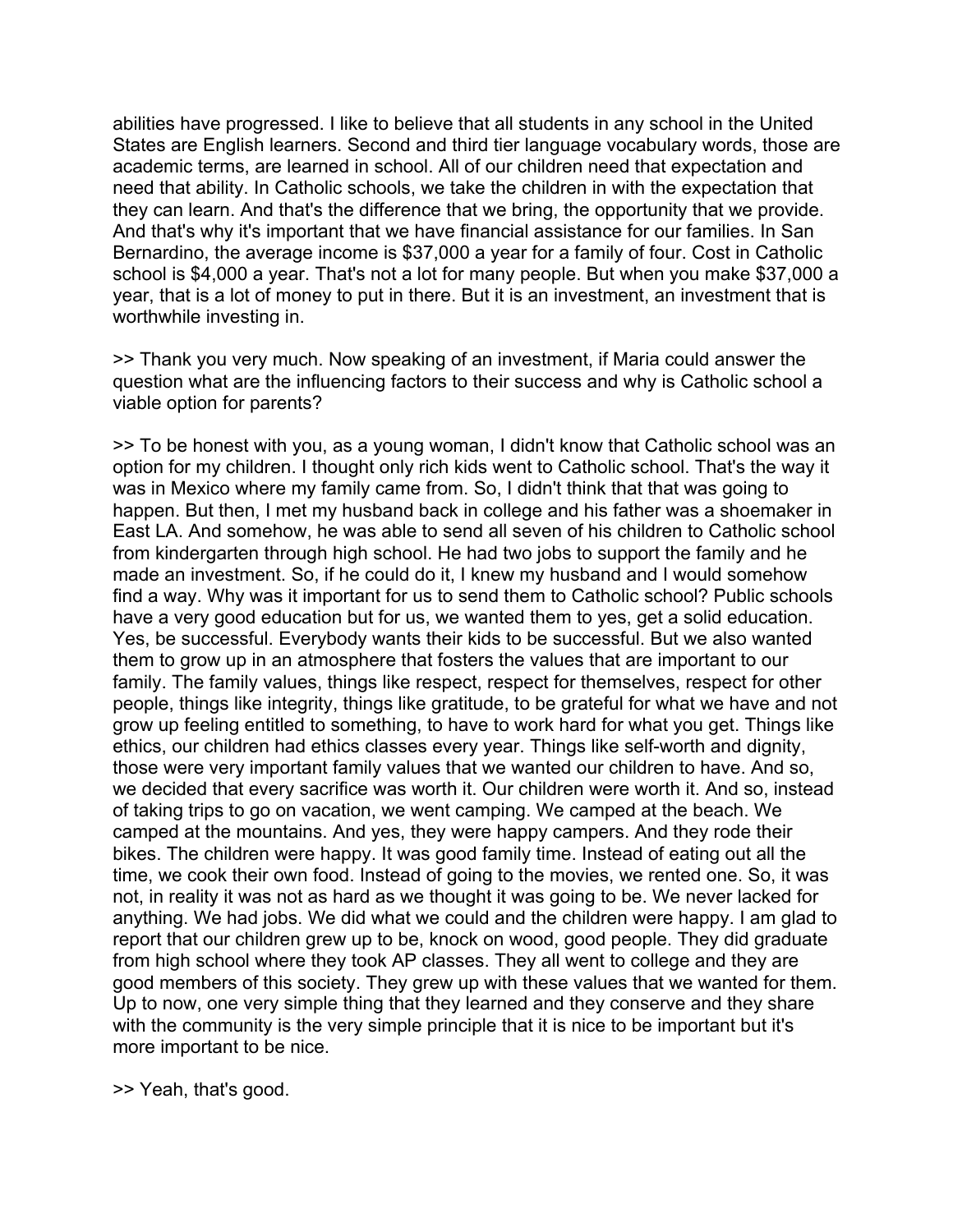>>So, those are my kids. Thank you.

>> Thank you very much. And from a legacy perspective, if Robert, you could let us know why Catholic education is important for future generations?

>> Well, I like Mayor Villaraigosa don't have the privilege of having everybody follow me out the door. Now, I really know what those big stars feel like when they have to follow a bigger name. I get to follow the legacy of my mother, who -- I was going to say, Governor Villaraigosa, stated he followed his mom. My mom in the 70s divorced a very Catholic father of mine. I have an aunt who is a Carmelite sister, a semi-cloister and an uncle who's a priest. Both of them were his siblings. My father was going to be a priest. So, when my mom and dad met, which was in Calexico, right over here, a few years went by they started having children. My mother was a graduate from Our Lady of Guadalupe in Calexico. And she said to us, "You will go to Catholic school." We hated it. I'm not going to lie. I hated wearing those corduroy pants in October with a shirt that didn't fit. It was always el chueco and I didn't like it. But now as an adult, I married a woman and she's been my wife for 34 years because of those principles. Because of those principles, we had children. She went to Flintridge Sacred Heart Academy, which if any of you know the Sacred Hearts in Los Angeles, there's four major Sacred Hearts. Sacred Heart of Jesus, Sacred Heart of Mary, now Cantwell-Sacred Heart of Mary, and then another Sacred Heart, and then there's Flintridge Sacred Heart. My wife went to Flintridge Sacred Heart, where the tuition at Flintridge Sacred Heart back in 19 [inaudible] was \$10,000 a school year. I looked at her and I said, "Are your parents rich? Because then, I'll marry you tomorrow." She said, "No. My parents aren't rich. But they wanted me to receive that education." And make sure that she understood what it meant to have those sacrifices made for her. The day she said that to me, I knew I was marrying or going to marry the right woman. My mom -- when my parents got divorced, coming from a very Catholic family was very difficult. My mom worked three jobs to keep us in Catholic school and she still had three at home. I never went without anything. Those corduroy pants were always there. And I follow that tradition and both of my daughters are graduates. One of them -- they both went to all-girls school. One went to St. Lucy's in Glendora, which is at the time that she went there 900 girls and all run by sisters, Sisters of Good Charity, I think they were. They're not all there yet anymore but -- and then, my other daughter went to Alverno High School, which is a much smaller school. But they both went. And now as grown adults, I know I look great, but I have a 32 year old and a 30 year old. Both are girls, both went to Catholic school. And they have their choice of whatever high school they wanted to go to. That was dad's thing. You can go to whatever high school you want to as long as it's a Catholic school. So, the reason I share those stories with you is because every child has the opportunity to get an education wherever they go. But it comes from the faith base that you come from. Whether it's Baptist, whether it's Christian, whether it's Catholic, you need to set the goals from home, not expect that the teachers do all of your work.

>> That's right.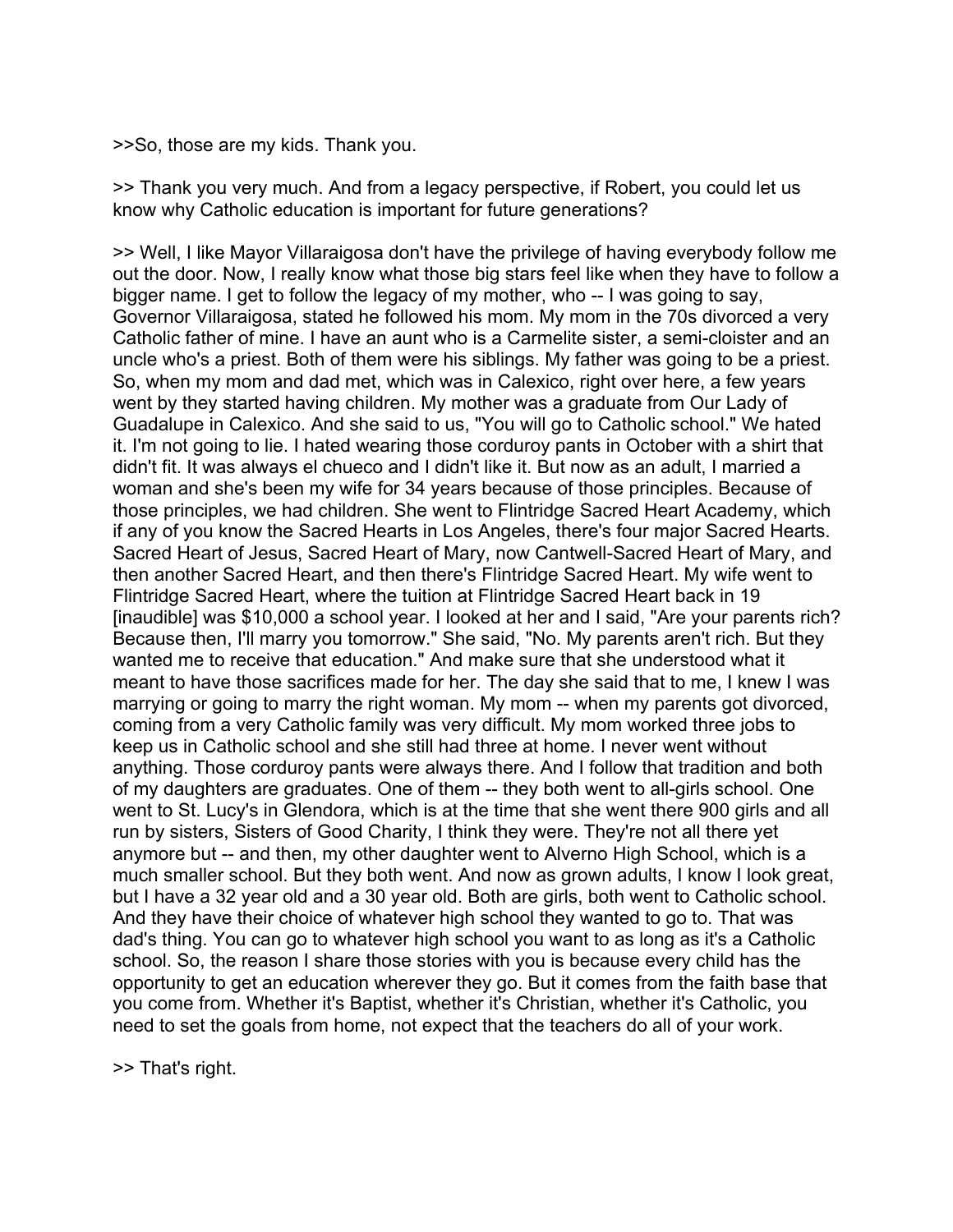>> So, I'm here to tell you that the Catholic schools that my girls went to, and I'm sorry if anybody's offended by this, was an all-White school. I told this story at dinner the other day. That I was pulling out -- when they were having one of their activities and it was Thanksgiving. And I was pulling out the turkey, I was there to volunteer, pulling out the turkey from the oven. And one of the mothers said -- had spilled something, the other mother said to her, "Don't worry about it. Just get Jesus to clean it up for you." and pointed to me. And I kind of looked at her and I went, "Are you talking to me?" And she actually thought I was serious. And so, we all have our crosses to bear, some of us more than others. But like good shepherds, we all have to take that message out.

>> Very good. Thank you so much. And on a final note, if I could get Delila to ask or answer this question, how can public and Catholic schools continue collaborating for the success of our communities?

>> There are many ways. And because I know we're short on time, I'm going to give you one example. I am new to San Bernardino but I also believe that being new is not an excuse to knock on doors. And it's not an excuse to find the people who are willing to collaborate and work. Last year, I was able to get a grant from the San Bernardino City Public School system to have a full immersion Spanish program in our Catholic school. And I did that because I collaborate, because I go out and I ask, "What are you doing and how can we work together?" My initial conversation for that grant was, here in San Bernardino, we only have one Catholic high school. That one Catholic high school gets students from all of the primary Catholic schools in the county of San Bernardino. Just thinking about the numbers, what that translates into is that the children that are graduating from our Catholic school are going into the public school. And they are a positive influence. They are role models. They have good habits and they improve the scores of the Catholic -- of the public schools. So, it's only be fitting that we collaborate, that we have a two-way communication, and that we work together. So last summer, we had that. This summer, we will have it again. And what we do is, we take the children from the City of San Bernardino and from our schools, the third graders. And we work at grade level, third grade, and we use the curriculum from the Consulate of Mexico, to practice the same skills that they practice all year long in third grade in English, we practice them in Spanish. In addition to that, we did cultural awareness. What we did is we took the kids that were in our program, we put them in the bus and we took them to East LA. If what we're doing is teaching them culture, we have to go to the heart of the culture. In California, there is a lot of history, particularly for Latinos in East LA and most kids don't even know where it is. No matter how close and accessible it might be. So, we went and we watched the play. It was a Latino adaptation of The Little Red Riding Hood, something that talked about the rite of passage, very common and very touching for the families that attended because we took parents too. And that's one of the many ways in which Catholic schools and public schools can collaborate. We can be innovative and we can do things differently. But we can also work together.

>> Great, thank you very much. Let's give our panel a big round of applause. Thank you so much and God bless you all.